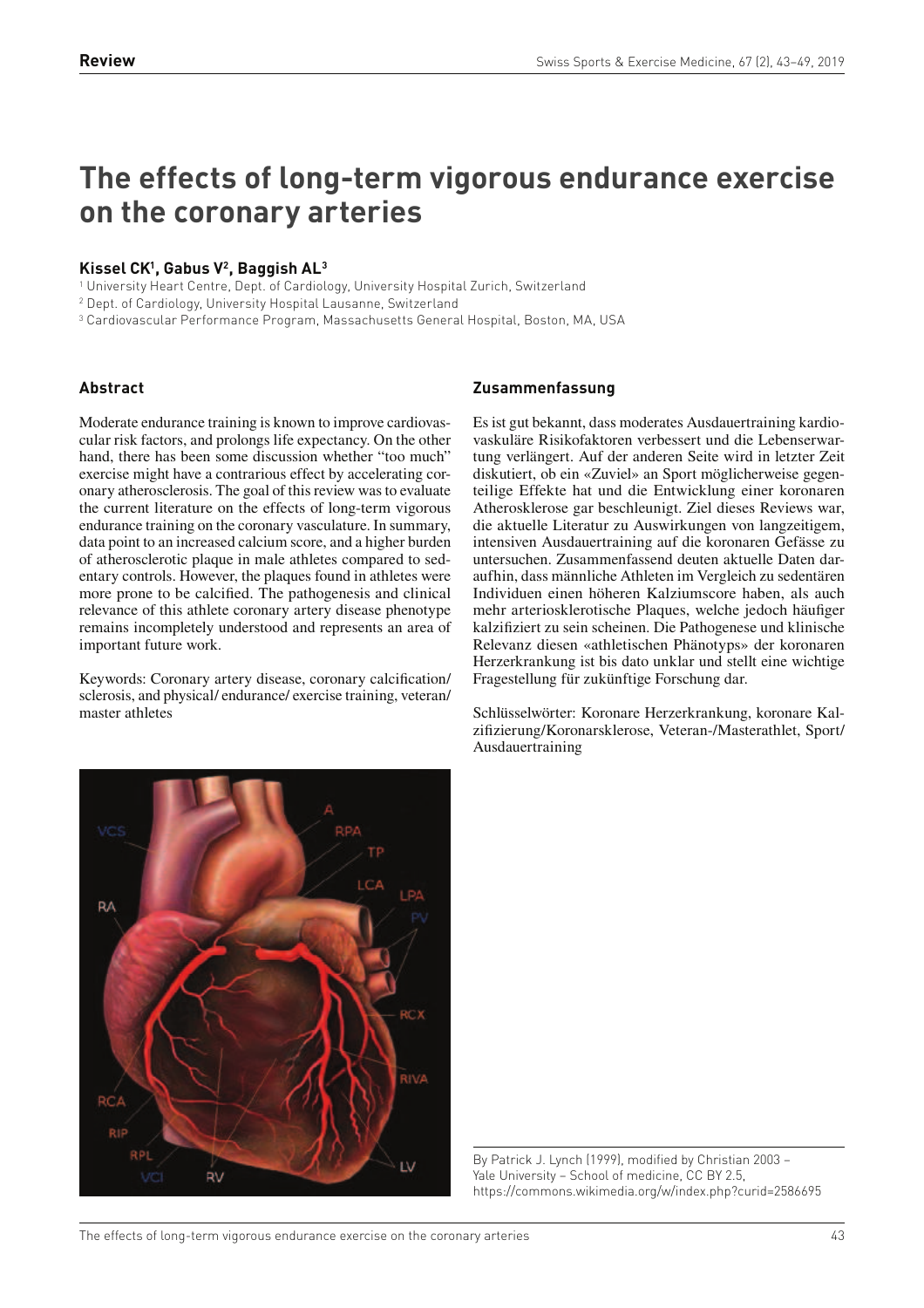# **Introduction**

Moderate intensity aerobic exercise training improves cardiovascular risk factors (CVRF), reduces the risk of incident coronary artery disease (CAD), and increases longevity [1–4]. Consequently, current evidence-based clinical practice guidelines from numerous oversight organizations recommend at least 150 minutes per week of moderate intensity exercise [3,5,6]. While the health impact of exercise at higher intensities remains incompletely understood, available data suggest that people who perform vigorous (i.e. high intensity) physical activity reduce their risk of coronary artery disease [7]. Similar findings have been documented among prior professional tour de France cyclists [8]. Given that CVRF are influenced in a positive manner by exercise training, one would assume that long-term endurance athletes have a lower burden of CAD. This concept has been challenged by recent studies that document significant coronary atherosclerosis among athletes with high level exercise exposure. These observational studies have generated debate about whether intensive long-term endurance training, particularly at exercise doses that far exceed current physical activity recommendations, might actually be harmful. To what degree it is possible to get "too much" exercise, specifically to what degree high levels of exercise may promote rather than protect against CAD, remains an area of active debate. This review was conducted in attempt to bring clarity to this important area of clinical and scientific uncertainty. The following considerations refer to the rapidly expanding population of "masters athletes", defined here as men and women above the age of 35 who engage in endurance exercise training with competitive aspirations.

#### **Exercise and Coronary Artery Health: Historical Considerations**

The notion that routine physical activity confers considerable health benefits is incontrovertible. Pioneering observational studies from the 1950's-60's documented increased longevity, decreased susceptibility to fatal CAD, and favorable  $CVRF$  profiles among physically active men  $[9-11]$ . During this period of time, the pathologist Thomas Bassler asserted that marathon runners, though perhaps susceptible to sudden death during racing caused by heat stroke and electrolyte imbalances, possessed complete immunity from atherosclerotic CAD [12]. This concept, referred to as the "Bassler Hypothesis", received considerable attention, and was debated both by scientists and general media [13]. A sentinel report published 1977 documented extensive coronary atherosclerosis among accomplished long-distance runners and concluded that "high levels of physical fitness do not guarantee the absence of significant cardiovascular disease" [14]. This small but instructive case series, followed by larger scale confirmatory studies  $[15–17]$ , definitively disproved the coronary immunity theory and established that obstructive CAD is a possible finding among highly fit people with exertional sudden death. Contemporary case series with credible autopsy data have routinely confirmed this assertion [18].

# **Mortality Among Masters Endurance Athletes**

Studies examining mortality trends among former elite level endurance athletes have produced consistent results. Specifically, former elite level endurance athletes live longer or at least as long as less active people [19–23]. Extrapolation of these findings to athletes at lower levels of competition including masters recreational and sub-elite competitive athlete should be avoided as genetic selection and unique lifestyle attributes characteristic of elite athletes may in part underlie these observations. However, recent epidemiologic data derived from large community based-cohorts confirm associations between increasing doses of habitual physical activity and longevity. Of note, most of the longevity benet attributable to exercise occurs at relatively low exercise doses (compared to the typically higher levels of exercise performed by competitive masters athletes). For example, a community cohort study from Copenhagen followed 1098 healthy joggers and 3950 healthy non-joggers in an attempt to examine mortality as a function of running dose [24]. Joggers were categorized as light ( $n = 576$ ), moderate ( $n =$ 262), or strenuous ( $n = 40$ ) with the light (HR 0,22; 95% CI 0,10–0,47) and moderate (HR, 0,66; 95% CI, 0,32–1,38) jogging groups demonstrating lower mortality compared to sedentary non-joggers. However, the small sub-group of strenuous joggers showed a trend toward increasing mortality [24]. While this surprising finding could be interpreted as indicating a U-shaped curve (i.e. continuous risk reduction with increasing exercise dose up to a point followed by subsequent risk increase with further increasing exercise dose). we caution against this conclusion given the statistically underpowered nature of this sub-group analysis. Similar findings were reported by Lee at al. in a study examining impact of running on mortality in a large cohort ( $n = 55,137$ ) comprised of regular runners ( $n = 13,016$ ) and sedentary controls  $(n = 42,121)$  with runners in the highest "dose" category, here defined as running ≥ 6 days/week or  $≥ 176$  min/week, showing a non-significant decrement in exercise-associated health benefits compared to more casual runners [4]. However, one of the largest cohorts examined with respect to physical activity and mortality showed continued mortality benefit through the highest exercise dose measured of 75 MET hours/week when compared to people engaging in negligible leisure time activity [25]. In aggregate, the available data suggest the majority of cardiovascular health benefits attributable to exercise are accrued at relatively low levels of exercise and that former elite level athletes do not appear to pay a "longevity cost" in later life. At present, mortality data examining aging masters athletes, men and women above the age of 35 that engage in high levels of training and competition are lacking.

# **Coronary Artery Calcification in Masters Endurance Athletes**

The first study to examine coronary calcification among masters athletes in a systematic fashion enrolled 108 male marathon runners who had run more than 5 marathons in the last 3 years [26]. Participants were studied at baseline with cardiac computed tomography (CCT), used here to measure coronary artery calcification (CAC) burden, and cardiac MRI (cMRI) to measure myocardial fibrosis. Athletes, of which more than half were former smokers (51,9%), were compared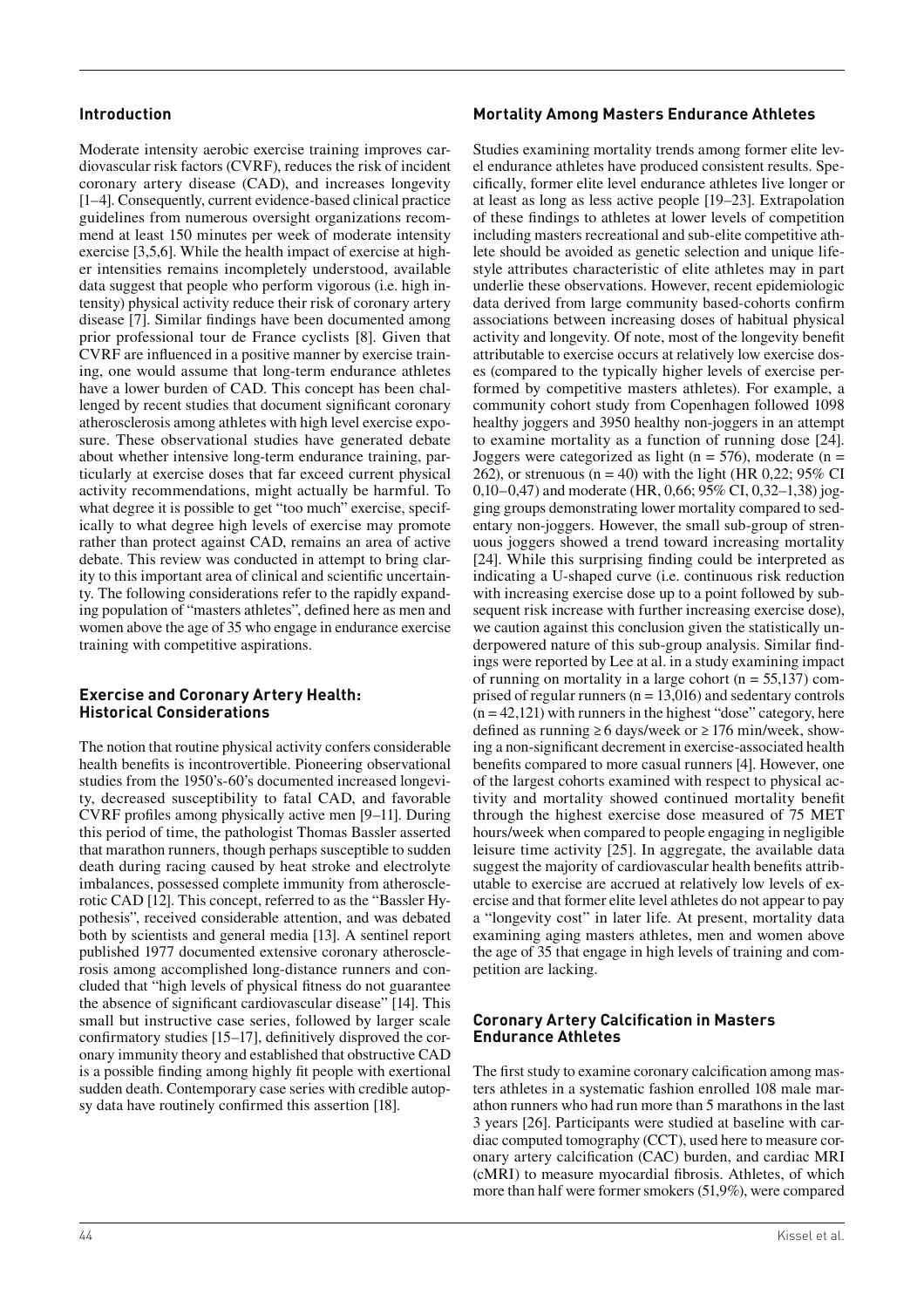to age and Framingham Risk Score matched sedentary controls, and then followed prospectively for a mean duration of 21 months. The prevalence of an Agatston CAC score of greater than 100 was more prevalent in athletes compared to otherwise matched controls and a signicant minority of athletes (12%) demonstrated MR-evidence of myocardial fibrosis, which was associated with a CAC score  $\geq 400$ . In follow-up, a CAC score > 100 was associated with an increased CV event rate (4/108). While these data suggested that exercise may lead to coronary calcification, it must be noted that the 4 individuals in this study who experienced clinically significant "events" had a substantial burden of traditional CVRFs, independent of their athletic background. Thus, causal determination of whether marathon running played a causal role in development and/or progression of these men's atherosclerotic CAD could not be established from this study.

A subsequent study from Minneapolis, USA, provided additional relevant data. The authors published 2 papers on 50 male marathon runners, and one on 26 female marathon runners  $[27-29]$ . In the first study, CCT, in this case measuring both CAC and non-calcified plaque using CCT-angiography, was used to measure the burden of coronary disease among 50 experienced male marathoners. Participant enrollment was confined to men who had completed  $\geq 1$ marathon per year for the last 25 year and this group was compared with data derived from 23 sedentary male subjects that underwent CCT-angiography for clinical indications [27]. While attempts were made to match athletes and controls for traditional CVRF, hypertension, dyslipidemia, reduced HDL cholesterol, body mass index (BMI), and diabetes mellitus were higher in the control group while more than half of the marathon runners had a history of prior tobacco use. However, despite the fact that athletes had a lower prevalence of CVRF, they were found to have a higher number of coronary lesions, higher total coronary plaque volume, and a larger volume of both non-calcified and calcified plaque [27]. In a follow-up study, the authors stratified these 50 runners as a function of CAC burden and examined clinical correlates [29]. Runners with any measurable CAC were older, started running and ran their first marathon at an older age, smoked more tobacco, had more traditional CVRF than runners without plaque. The authors therefore concluded that the CAC was not driven by long-term exposure to running but rather well-established traditional cardiovascular risk factors. The third and final study from this group compared 26 female marathon runners (age range 42–82 years) who ran at least one marathon for the last 10 years to 28 sedentary female controls [28]. This small but important study is the first to examine the issue in female athletes, showed that the runners had a significantly lower coronary lesion prevalence and less total calcified plaque volume compared to sedentary controls. However, controls had a higher prevalence of hypertension, dyslipidemia, history of smoking, and a larger BMI rendering isolation of the effects of running challenging.

#### **From Coronary Artery Calcification to Total Plaque Composition**

Several more recently published studies have further extended our understanding of coronary morphology among masters athletes. The Measuring Athlete's Risk of Cardiovascular Events (MARC) study, based in the Netherlands, used CCT-angiography to examine the coronary atherosclerotic burden in asymptomatic men  $(n = 318)$  over age 45 years who engaged in competitive and/or recreational leisure sports [30]. The authors described a 19% rate of occult CAD in this population and found that age, BMI, total cholesterol and family history of CAD were independent predictors of CAD. However, the dose of habitual exercise exposure (i.e. the duration, frequency, and intensity of habitual exercise) characterizing this cohort was not provided in detail. In 2017, Aengevaeren et al. further examined the MARC cohort with a goal of examining relationships between CAD and lifelong exercise volume [31]. In this study, exercise volume was de fined by average lifetime exercise exposure as estimated by MET-min per week with division of the cohort into 3 groups (exercise volume groups of  $< 1000$ , 1000 to 2000, or  $> 2000$ MET-min/wk). Furthermore, exercise was classified by intensity as light  $(< 3$  MET), moderate  $(3-6$  MET), vigorous  $(6–9 \text{ MET})$ , or very vigorous ( $\geq 9 \text{ MET}$ ), and average lifetime hours per week of exercise in the specific intensity ranges were calculated. In sum, 284 white Dutch recreational and competitive athletes from the original study were included. Participants with higher CAC had more traditional CVRFs and very-vigorous-intensity habitual exercise (hours per week) was associated with CAC burden. Specifically, athletes performing > 2000 MET-min/wk were more likely to have measurable CAC and the prevalence of any type of coronary plaque was higher in the most active athletes. However, the prevalence of mixed-morphology plaque, the variant most commonly associated with rupture and acute coronary syndromes, was lower in this group while the prevalence of comparatively stable, calcific plaque was higher. Important design elements of this study include the lack of control group and the enrollment of athletes with established CAD risk factors. The observation that athletes in the high exercise volume (> 2000 MET-min/wk) were more likely than the less active participants to be taking statins and thus presumably more likely to have dyslipidemia raises important questions about the pathogenesis of CAD in this group.

To date, the only study that has used an adequate sedentary control group and simultaneously attempted to control sufficiently for traditional CAD risk factors was conducted by Merghani et al. [32]. A total of 152 endurance masters athletes (77% runners, 23% cyclists) and 92 matched sedentary controls were extensively evaluated with CCT-angiography and cMRI. Athletic participants were enrolled if they were older than 40 years, ran  $\geq 10$  miles or cycled  $\geq 30$  miles per week and had done so for  $\geq 10$  years, had competed in ≥ 10 competitive endurance events over a 10-year period, were free of traditional CVRf instead of CAD and lacked an established diagnosis of CAD. Athletes had participated in endurance exercise for an average of 31±12,6 years with a median of 13 marathons and a small proportion were female (30%). While the majority of athletes and controls were free of CAD (i.e. had not measurable CAC or non-calcified plaque), the prevalence of atherosclerotic plaque was higher in male athletes compared to controls and calcified plaque represented the dominant morphology. Furthermore, a CAC > 70th percentile was independently predicted by the number of years of training, but not by weekly exercise dose. There was no significant difference between female athletes and controls but meaningful gender-based conclusions are limited by the statistical power of the observations.

The available data derived from 7 unique cohorts characterizes CAD burden in male masters athletes (total = 993) and female athletes (total  $n = 276$ ) is summarized in Table 1.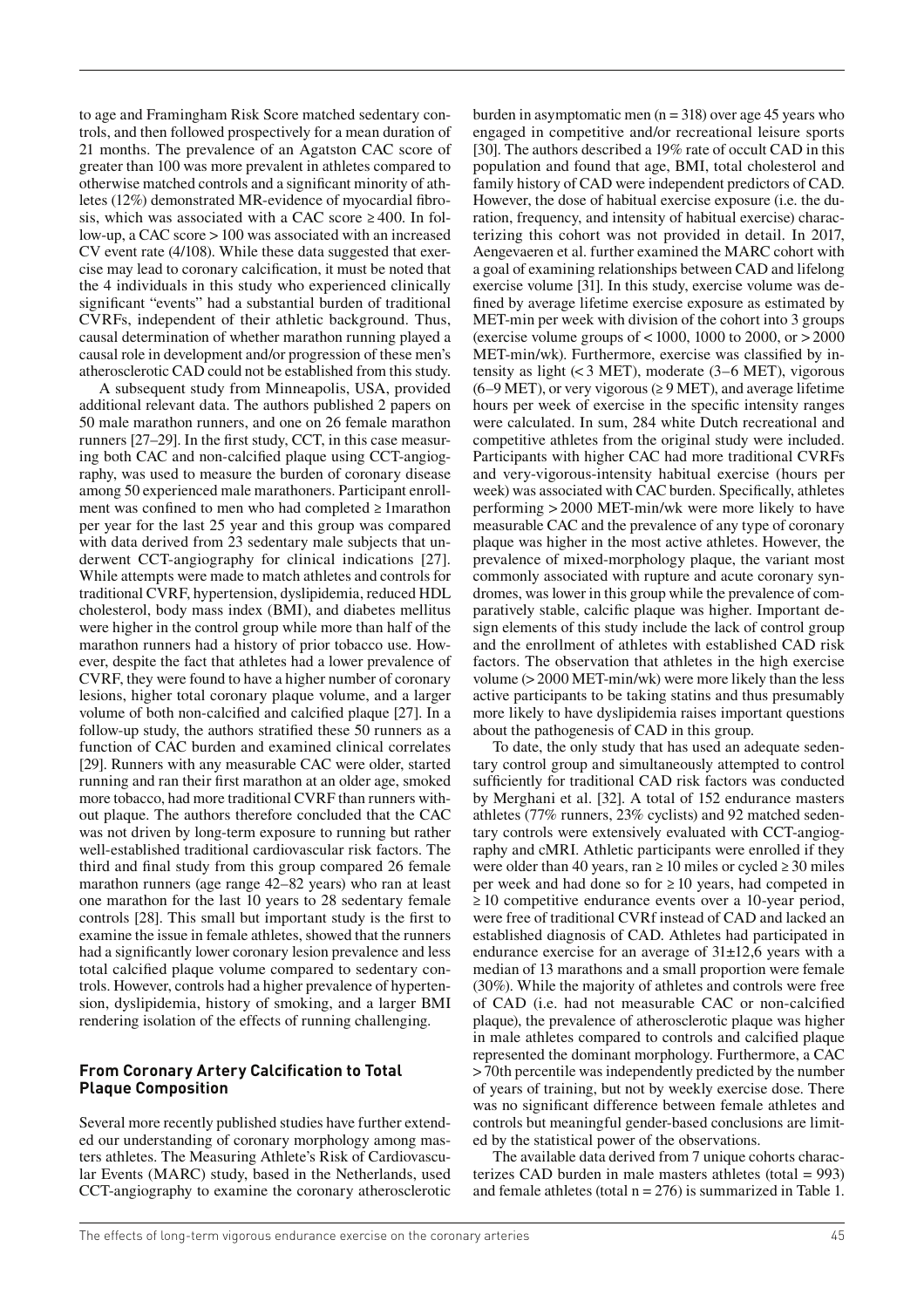| <b>Study, Country</b>                                                 | <b>Study Population</b>                                                             | <b>Type of Exercise</b>                                                                                            | <b>Tests</b>                                                                               | <b>Results</b>                                                                                                                          | <b>Limitations</b>                                                                                                          |
|-----------------------------------------------------------------------|-------------------------------------------------------------------------------------|--------------------------------------------------------------------------------------------------------------------|--------------------------------------------------------------------------------------------|-----------------------------------------------------------------------------------------------------------------------------------------|-----------------------------------------------------------------------------------------------------------------------------|
| Hood et al.<br>Br J Sports Med<br>1999 (47)<br><b>UK</b>              | 20 veteran ath-<br>letes, longitudinal<br>study                                     | Runners<br>(record holders,<br>national cham-<br>pions)                                                            | 12 years F/U, echo                                                                         | 10 % CAD                                                                                                                                | Very small num-<br>ber, no CTCA, cor-<br>onary angiogram<br>only if clinically<br>indicated                                 |
| Moehlenkamp et<br>al. EHJ 2008 (26)<br>Germany                        | 108 male athletes<br>> 50a, age/ FRS-<br>matched Controls<br>$[50 - 72y0]$          | $\geq$ 5 marathons in<br>last 3 years                                                                              | <b>CTCA</b><br>CMR, lab;<br>F/U for MI, SCD,<br>revascularisation<br>for mean 21<br>months | CAC > 100 more<br>prevalent in mar-<br>athon runners:<br>$CAC \ge 400$ associ-<br>ated with CV<br>events                                | Not matched for<br>BMI, BP, HLD, DM,<br>50% former<br>smokers in ath-<br>letes                                              |
| Schwartz et al.,<br>Mo Med 2014 (27)<br>MN, USA                       | 50 male athletes,<br>23 sedentary men                                               | $\geq$ 1 marathon/year<br>for 25 years                                                                             | CTCA, lab                                                                                  | increased total<br>plaque volume,<br>calcified plaque<br>volume, and<br>non-calcified<br>plaque volume in<br>athletes                   | Not matched for<br>HTN, HLD, BMI,<br><b>DM</b>                                                                              |
| Roberts et al. Med<br>Sci Sports Exerc<br>2017 [29]<br>MN, USA        | 50 male athletes<br>Same cohort as<br>Schwartz et al.<br>2014, stratified by<br>CAC | $\geq$ 1 marathon/year<br>for 25 years                                                                             | CTCA, Lab, ECG                                                                             | $CAC - # of CVRF,$<br>prior tobacco use,<br>HLD, age, older<br>age at start of<br>running; not cor-<br>related with years<br>of running | Older age of at<br>start probably<br>confounder                                                                             |
| Roberts et al. Med<br>Sci Sports Exerc<br>2017 (28)<br>MN, USA        | 26 veteran wom-<br>en, 28 sedentary<br>controls<br>42-82yo                          | Marathon, at least<br>$\geq$ 1 year for 10<br>years<br>Propensity<br>matched seden-<br>tary controls (age)         | CTCA, Labs, ECG                                                                            | Higher plaque<br>prevalence in sed-<br>entary women (14<br>vs 5); athletes with<br>plaque: higher<br>LDL, more years<br>of running      | Higher prevalence<br>of risk factors in<br>controls (HTN,<br>HLD, smoking<br>(56 vs 20%), FHx);<br>Significantly<br>heavier |
| Shapero et al.<br>2016 Sports (34)<br>MA, USA                         | 391 men, 200<br>women, master<br>athletes > 35a                                     | $21+/-13a$<br>competitive en-<br>durance sport                                                                     | Web based survey                                                                           | Prevalence of<br>CAD 2.7%; prior<br>smoking and HLD<br>assoc. with CAD,<br>not exercise expo-<br>sure                                   | Survey; reporting<br>bias, underdiag-<br>noses, etc.                                                                        |
| Braber et al., Eur<br>J Prev Cardiol.<br>2016 [30]<br>The Netherlands | 318 men, > 45a<br>MARC study                                                        | Competitive and<br>leisure time<br>sports activity<br>(runners, cyclists)                                          | <b>CTCA</b>                                                                                | 19% CAD, associ-<br>ated with more<br><b>CVRF</b>                                                                                       | No details of<br>amount of exer-<br>cise                                                                                    |
| Aengevaeren et<br>al., Circulation<br>2017 [31]<br>The Netherlands    | 284 white men<br>> 45a<br>MARC study                                                | Competitive and<br>leisure time<br>sports activity,<br>(runners, cyclists)                                         | CTCA; Lifelong<br>exercise history<br>patterns in MET-<br>min/wk, MET-<br>min/wk/intensity | Higher prevalence<br>of CAC in ><br>2000MET/wk,<br>more calcified<br>plaque                                                             | CVRF included; no<br>controls, no F/U;<br>higher statin use<br>in most active<br>group                                      |
| Merghani et al.,<br>Circulation 2017<br>(32)<br>UK                    | >40a, no CVRF<br>Athletes: 106 men,<br>46 women; con-<br>trols: 54 men, 38<br>women | Endurance train-<br>ing >10mi/wk run-<br>ning, or > 30mi/wk<br>cycling; > 10 en-<br>durance races<br>over 10 years | ECG, Echo, CTCA,<br>CMR, CPET, 24h<br>Holter                                               | Higher plaque<br>prevalence, more<br>calcified plaque in<br>athletes (CAC ><br>300); higher prev-<br>alence of fibrosis<br>on MRI       | lack of women;<br>plaque morpholo-<br>gy only assessed<br>visually                                                          |

F/U = follow-up, CTCA = Computed tomography coronary angiography, CAC = coronary artery calcification, MI = myocardial infarction, BMI = body mass index, BP = blood pressure, HLD = hyperlipidemia, DM = diabetes mellitus, SCD = sudden cardiac death, FHx= family history, HTN = hypertension, wk = week, CPET = cardiopulmonary exercise testing

### **Table 1:** Overview of studies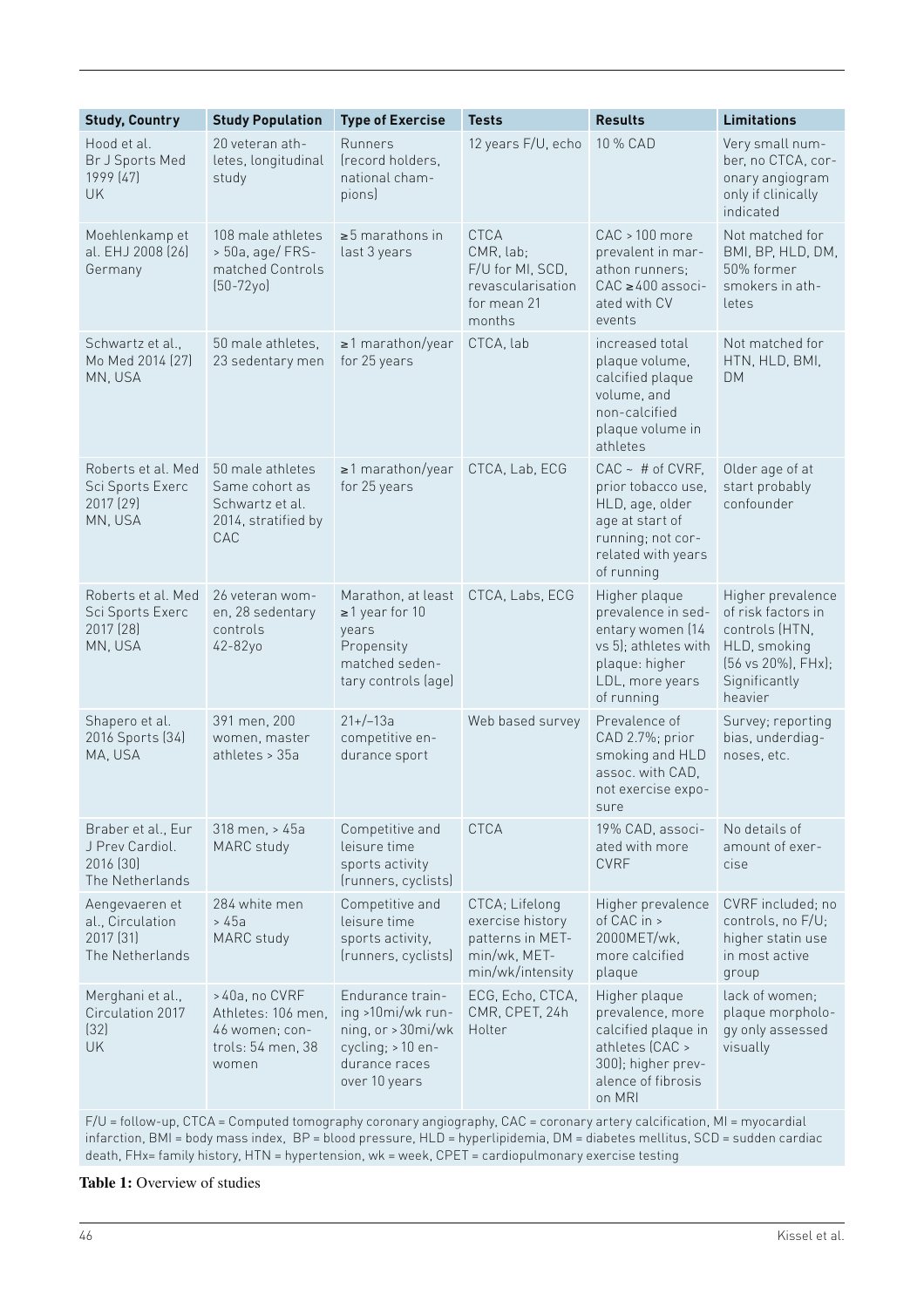While questions surrounding CAD pathogenesis, specifically the contribution of exercise versus traditional CVRFs and the true clinical relevance of the above summarized findings remain unanswered, several conclusions appear justifiable. First, as initially suggested in the 1970's, no amount of endurance exercise is fully protective against CAD. Second, lifelong exercisers, specifically masters athletes, appear to harbor more CAD than otherwise comparable sedentary counterparts. Third, calcific plaque, the most clinically stable version of CAD, appears to be the dominant plaque morphology in this population. At present, the most critical unanswered question in this field of study is whether the calcific athlete CAD phenotype carries any adverse prognosis or rather represents a relatively benign consequence of lifelong exercise [33].

#### **Potential Mechanisms Underlying CAD in Masters Athletes**

While the bulk of available data suggest that masters athletes, particularly men, tend to have significant levels of CAC, the etiology of this phenomenon remains incompletely understood and is likely multifactorial. Although routine endurance exercise has positive effects on the traditional CVRF, no amount of exercise can eliminate these issues and they are common among asymptomatic, otherwise healthy masters athletes. The Boston MASTER study examined risk factor profiles among a cohort of community-based endurance masters athletes in Massachusetts, USA [34]. A total of 391 male and 200 female athletes (age  $= 50\pm 9$  years) with a competitive endurance sport background spanning 21,3±12,9 years including running, cycling, swimming, triathlon, or rowing provided detailed medical information via a web based health and performance survey. Although the prevalence of established CAD was similar in men and women and low overall (2,7%, 16/591), only approximately one third of the cohort was free of risk factors. A multivariate analysis found no relationship between the number of years of exercise exposure and CAD but rather identified increasing age, the presence of dyslipidemia, and a history of smoking as clinical CAD predictors [34]. An important limitation of this study was the focus on clinically established CAD and the corollary absence of CCT data to determine the burden of sub-clinical pathology. Nonetheless, traditional CAD risk factors are prevalent in masters athletes and almost certainly play a dominant role in the development of disease, particularly when treatment is absent or insufficient.

There are additional factors that may contribute either synergistically or in isolation to the emergence and progression of CAD in masters athletes. Hereditary factors including pro-atherosclerotic genetic variants that may manifest as a familial history of premature CAD and that are unlikely to be influenced by exercise may play a role. To date, none of the studies examining CAD have addressed this important potential factor. Ethnicity may be similarly important. For example, Delaney et al. reported that vigorous activity was more protective for African Americans against incident CAC, and being sedentary was even worse for Hispanic-Americans for CAC progression [35]. The relatively homogenous ethnic composition, largely Caucasian, nature of athlete cohorts used in most prior studies precludes meaningful conclusions about the potential impact of ethnicity. Additional possible mechanistic contributors include coronary endothelial injury induced by higher shear stress forces during exercise, pro-atherogenic macronutrient dietary choices, hormonal status, increased oxidative stress, systemic inflammation, exercise-induced hypertension, or other mechanical factors [36–39]. While incompletely understood and not well studied, different forms of endurance exercise with their corollary differences in physiology may potentially have differential impacts on CAD based on preliminary findings suggesting that cyclists appear to have less CAC than runners [40]. The role of inflammation is particularly intriguing as intense exercise is a well-established trigger of pro-in flammatory physiology cascades, inflammation appears to play a role in plaque formation [41], and chronic-inflammatory states are known to accelerate atherosclerosis [42]. In a small but instructive study of extremely-high dose exercise which examined coronary health among people running across the USA, elevated levels of C-reactive protein were associated with CAD progression among athletes that had CAD prior to participation [43]. At present, all the above factors remain speculative pending future work.

#### **Prevention of CAD in Masters Athletes: Clinical Considerations**

Asymptomatic athletes encountered in clinical cardiovascular practice should undergo typical CAD risk assessment as suggested by contemporary clinical guidelines proposed for use in the general population. Pharmacologic and lifestyle-based management of hypertension, dyslipidemia, impaired glucose handling, and tobacco use should be individualized for all masters athletes as part of a thorough wellness plan based on a shared decision making process between the patient and the clinician. We urge caution against the tendency to under-treat traditional CAD risk factors based on the notion that high levels of exercise may exert a therapeutic effect that obviates the need for effective, disease-specific therapeutic options including statins and ACE-inhibitors.

The role of CCT both with and without angiography for further risk stratification in primary prevention in masters athletes has not been firmly established and recommendations are based on opinion rather than data. The European Society of Cardiology recommends calculating a risk-SCORE to assess 10-year CAD event risk (https://www.escardio.org/Education/Practice-Tools/CVD-prevention-toolbox/SCORE-Risk-Charts). The risk-SCORE is derived using a tool that includes all traditional CVRF aside from family CAD history [44]. Athletes found to be at high risk based on this scoring tool should undergo maximal effort-limited exercise testing to screening for obstructive coronary lesions. The recently published European algorithm suggests the use of a CCT-angiogram among high risk athletes only following the finding of pathology (ischemic ECG changes, inducible ventricular arrhythmia, etc.) on exercise testing [45]. In some cases, masters athletes with traditional CAD risk factors may resist treatment recommendations based on false assumptions that they are too healthy to have medical issues. Also, athletes with a strong family history for CV disease can be quite unsettled about their actual CV risk, and with no other classical risk factors, SCORE tends to underestimate CV risk since hereditary factors are not taken into account. In such cases and only after a thorough discussion of the risk and benefits, CCT-angiography or perhaps CAC scoring in isolation may be a useful tool to help clinical decision making and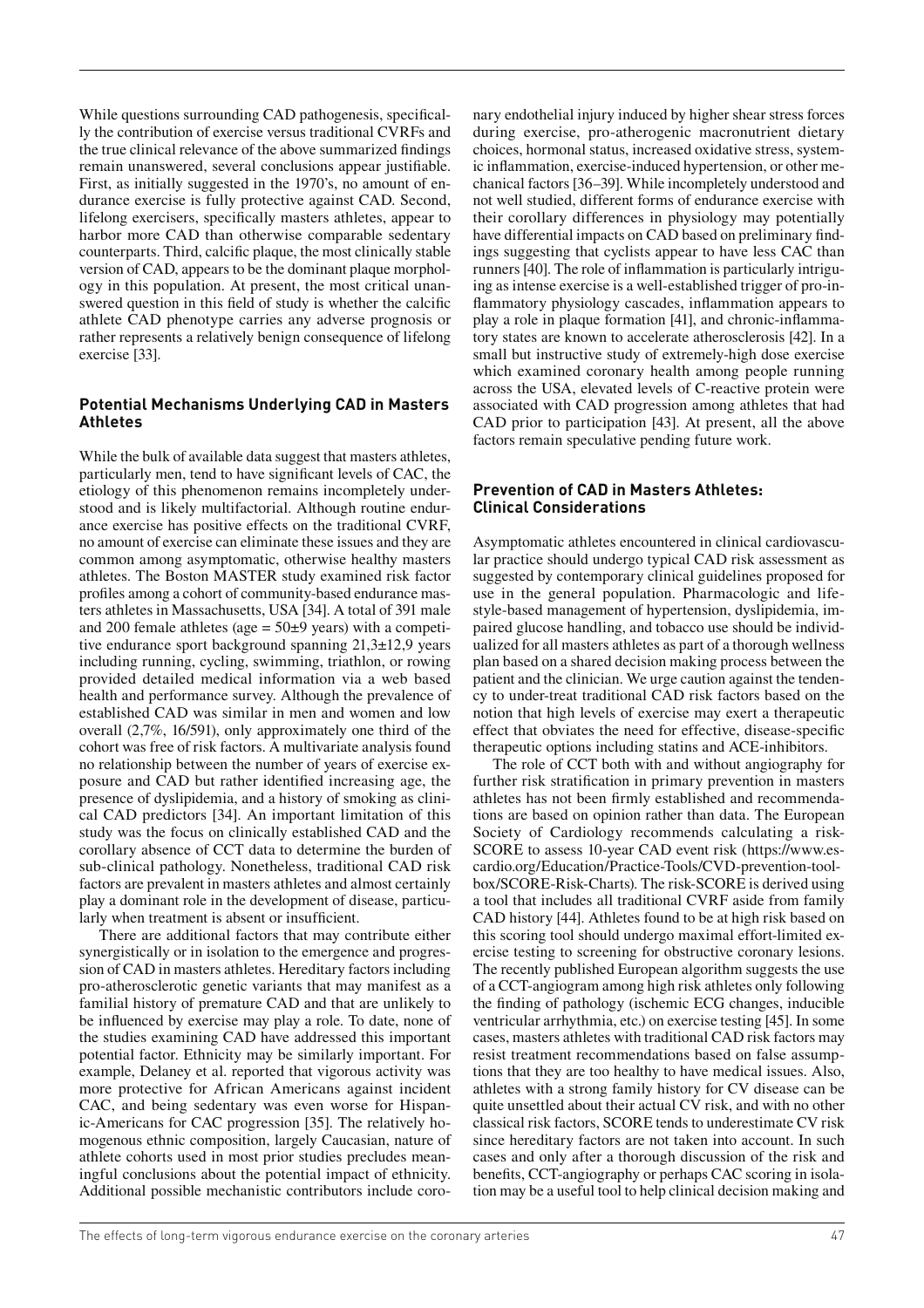risk stratification for the doctor and clinical recommendation acceptance for the patient.

Masters athletes with documented subclinical CAD should be considered for lifestyle counseling and pharmacologic therapy on a case-by-case basis. At the present, the role of aspirin therapy for primary prevention remains unknown and controversial [46]. Exercise restrictions for masters athletes with CAD should be based on the presence of obstructive disease and underlying left ventricular function [45]. Among asymptomatic athletes without obstructive coronary disease and normal left ventricular function, full participation in endurance sport with continued long-term clinical surveillance is appropriate.

#### **Conclusions**

Available data suggest that masters athletes are at risk for the development of CAD. Among asymptomatic masters athletes, the CAD most commonly encountered assumes a calcific non-obstructive morphology. The pathogenesis and clinical relevance of this athlete CAD phenotype remains incompletely understood and represents an area of important future work. Large scale studies comprised of diverse cohorts with respect to age, gender, sport type, and ethnicity coupled with prospective clinical follow-up will be required to address the many unanswered questions in this field.

#### **Corresponding author**

Christine K. Kissel University Heart Centre Dept. of Cardiology University Hospital Zurich Rämistrasse 100, 8091 Zürich Phone: +41-44-2553327 Email: Christine.Kissel@usz.ch



# **References**

- 1. Thompson PD, Buchner D, Pina IL, Balady GJ, Williams MA, Marcus BH, et al. Exercise and physical activity in the prevention and treatment of atherosclerotic cardiovascular disease: a statement from the Council on Clinical Cardiology (Subcommittee on Exercise, Rehabilitation, and Prevention) and the Council on Nutrition, Physical Activity, and Metabolism (Subcommittee on Physical Activity). Circulation. 2003;107(24):3109-16.
- 2. Tanasescu M, Leitzmann MF, Rimm EB, Willett WC, Stampfer MJ, Hu FB. Exercise type and intensity in relation to coronary heart disease in men. JAMA. 2002;288(16):1994-2000.
- 3. Haskell WL, Lee IM, Pate RR, Powell KE, Blair SN, Franklin BA, et al. Physical activity and public health: updated recommendation for adults from the American College of Sports Medicine and the American Heart Association. Circulation. 2007;116(9):1081-93.
- 4. Lee DC, Pate RR, Lavie CJ, Sui X, Church TS, Blair SN. Leisure-time running reduces all-cause and cardiovascular mortality risk. J Am Coll Cardiol. 2014;64(5):472-81.
- 5. Piepoli MF, Hoes AW, Agewall S, Albus C, Brotons C, Catapano AL, et al. 2016 European Guidelines on cardiovascular disease prevention in clinical practice: The Sixth Joint Task Force of the European Society of Cardiology and Other Societies on Cardiovascular Disease Prevention in Clinical Practice (constituted by representatives of 10 societies and by invited experts)Developed with the special contribution of the European Association for Cardiovascular Prevention & Rehabilitation (EACPR). Eur Heart J. 2016;37(29):2315-81.
- 6. Arnett DK, Blumenthal RS, Albert MA, Buroker AB, Goldberger ZD, Hahn EJ, et al. 2019 ACC/AHA Guideline on the Primary Prevention of Cardiovascular Disease.0(0):CIR.0000000000000678.
- 7. Sesso HD, Paffenbarger RS, Jr., Lee IM. Physical activity and coronary heart disease in men: The Harvard Alumni Health Study. Circulation. 2000;102(9):975-80.
- 8. Sanchis-Gomar F, Olaso-Gonzalez G, Corella D, Gomez-Cabrera MC, Vina J. Increased average longevity among the "Tour de France" cyclists. Int J Sports Med. 2011;32(8):644-7.
- 9. Morris JN, Heady JA, Raffle PAB, Roberts CG, Parks JW. CORO-NARY HEART-DISEASE AND PHYSICAL ACTIVITY OF WORK. The Lancet. 1953;262(6796):1111-20.
- 10. Paffenbarger RS, Gima AS, Laughlin E, Black RA. Characteristics of longshoremen related fatal coronary heart disease and stroke. American journal of public health. 1971;61(7):1362-70.
- 11. Taylor HL, Klepetar E, Keys A, Parlin W, Blackburn H, Puchner T. Death rates among physically active and sedentary employees of the railroad industry. American journal of public health and the nation's health. 1962:52(10):1697-707.
- 12. Bassler TJ. Marathon Running and Immunity to Heart Disease. Phys Sportsmed. 1975;3(4):77-80.
- 13. Crossen D. Marathon's Benefit To Heart Is Debated. New York Times. The New York Times. OCT. 16, 1979.
- 14. Noakes T, Opie L, Beck W, McKechnie J, Benchimol A, Desser K. CORONARY HEART DISEASE IN MARATHON RUNNERS. Annals of the New York Academy of Sciences. 1977;301(1):593-619.
- 15. Thompson PD, Stern MP, Williams P, Duncan K, Haskell WL, Wood PD. Death During Jogging or Running: A Study of 18 Cases. JAMA. 1979;242(12):1265-7.
- 16. Thompson PD, Funk EJ, Carleton RA, Sturner WQ. Incidence of death during jogging in Rhode Island from 1975 through 1980. JAMA. 1982;247(18):2535-8.
- 17. Virmani R, Robinowitz M, McAllister HA, Jr. Nontraumatic death in joggers. A series of 30 patients at autopsy. Am J Med. 1982;72(6):874- 82
- 18. Kim JH, Malhotra R, Chiampas G, d'Hemecourt P, Troyanos C, Cianca J, et al. Cardiac arrest during long-distance running races. N Engl J Med. 2012;366(2):130-40.
- Sarna S, Sahi T, Koskenvuo M, Kaprio J. Increased life expectancy of world class male athletes. Medicine & Science in Sports & Exercise. 1993;25(2):237-44.
- 20. Chakravarty EF, Hubert HB, Lingala VB, Fries JF. Reduced Disability and Mortality Among Aging Runners: A 21-Year Longitudinal Study. JAMA Internal Medicine. 2008;168(15):1638-46.
- 21. Farahmand BY, Ahlbom A, Ekblom Ö, Ekblom B, Hållmarker U, Aronson D, et al. Mortality amongst participants in Vasaloppet: a classical long-distance ski race in Sweden. Journal of Internal Medicine. 2003;253(3):276-83.
- 22. Clarke PM, Walter SJ, Hayen A, Mallon WJ, Heijmans J, Studdert DM. Survival of the fittest: retrospective cohort study of the longevity of Olympic medallists in the modern era. BMJ. 2012;345:e8308.
- 23. Marijon E, Tafflet M, Antero-Jacquemin J, El Helou N, Berthelot G, Celermajer DS, et al. Mortality of French participants in the Tour de France (1947–2012). European Heart Journal. 2013;34(40):3145-50.
- 24. Schnohr P, O'Keefe JH, Marott JL, Lange P, Jensen GB. Dose of jogging and long-term mortality: the Copenhagen City Heart Study. J Am Coll Cardiol. 2015;65(5):411-9.
- 25. Arem H, Moore SC, Patel A, Hartge P, Berrington de Gonzalez A, Visvanathan K, et al. Leisure time physical activity and mortality: a detailed pooled analysis of the dose-response relationship. JAMA internal medicine. 2015;175(6):959-67.
- 26. Mohlenkamp S, Lehmann N, Breuckmann F, Brocker-Preuss M, Nassenstein K, Halle M, et al. Running: the risk of coronary events: Prevalence and prognostic relevance of coronary atherosclerosis in marathon runners. Eur Heart J. 2008;29(15):1903-10.
- Schwartz RS KS, Schwartz JG, Wickstrom KK, Peichel G, Garberich RF, Lesser JR, Oesterle SN, Knickelbine T, Harris KM, Duval S, Roberts WO, O'Keefe JH. Increased Coronary Artery Plaque Volume Among Male Marathon Runners. Mo Med. 2014;111(85).
- 28. Roberts WO, Schwartz RS, Kraus SM, Schwartz JG, Peichel G, Garberich RF, et al. Long-Term Marathon Running Is Associated with Low Coronary Plaque Formation in Women. Med Sci Sports Exerc.  $2017.49(4)641-5$
- 29. Roberts WO, Schwartz RS, Garberich RF, Carlson S, Knickelbine T, Schwartz JG, et al. Fifty Men, 3510 Marathons, Cardiac Risk Factors, and Coronary Artery Calcium Scores. Med Sci Sports Exerc. 2017.